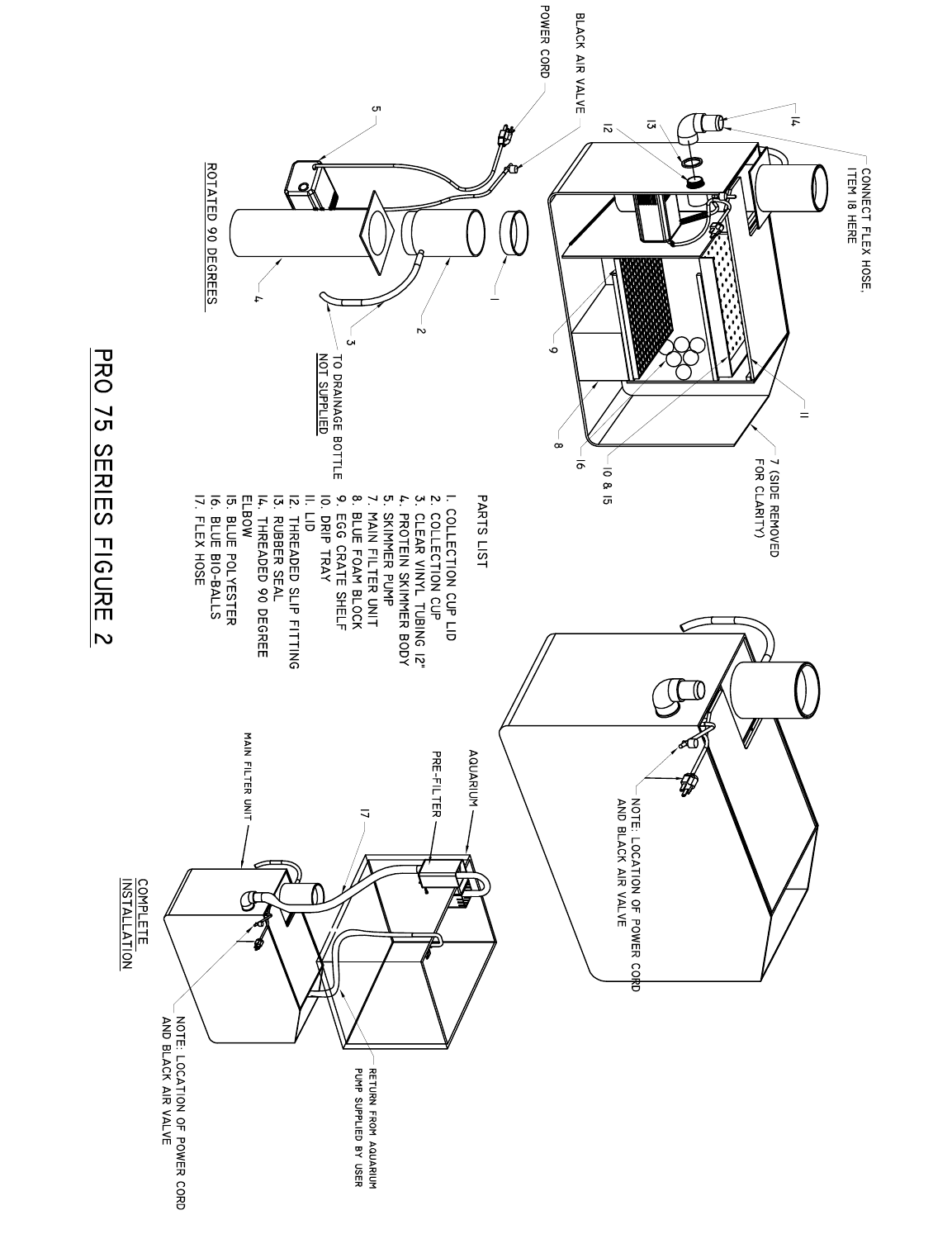

# PRO SERIES 75 ASSEMBLY AND INSTALLATION INSTRUCTIONS

The Pro 75 Series Wet/Dry is designed with the input water from the

tank being skimmed before going to the Biological area. This has the advantage of higher Biological activity and increase oxygenation of the aquarium water. Make sure the skimmer section of the filter maintains a consistent water level that is high enough to mount any heaters or chiller probes vertically. The sump contains a foam water-polishing block to prevent any smaller debris from being returned to the aquarium.

#### ASSEMBLY:

- 1. Remove the pump from the box. Install the pump, Item 5, directly into the protein skimmer body, Item 4. Install the vinyl tube with the black air valve is install to the elbow. Place the pump into the main filter unit, Item 7, behind the back divider. Note: the suction cups are not used.
- 2. Install the thread slip fitting, Item12, and threaded 90 degree elbow, Item 14, with rubber seal, Item 13. Install the threaded 90 degree elbow with rubber seal outside to the 1 1/4" hole in the rear of filter tank unit, tightening threaded slip fitting hand tight from inside filter tank unit.
- 3. Place the main filter unit with protein skimmer under the aquarium stand at desired location.
- 4. Hang the pre-filter box Item B Fig. 1 on the back of the aquarium with the skimmer box, Item A — Fig. 1, inside the aquarium. Adjust the skimmer box inside the aquarium as required. Tighten wing nut, Item  $F - Fig.1$ , once adjusted.
- 5. Place the siphon tube Item  $C Fig. 1$ , in the pre-filter box, Item B- Fig.1. NOTE, the siphon tube goes to the side of the filter not inside the pre-filter sponge.

#### OPERATION:

- 1. Fill the aquarium with water until the water begins to fill the skimmer box, Item A— Fig. 1.
- 2. Fill the pre-filter box, Item  $B Fig$ . 1, with water using the siphon tube, Item  $C Fig$ . 1, until half the box is full.
- 3. Insert the length of vinyl siphoning tubing, Item G Fig 1, supplied with the pre-filter unit, until it is approximately half way into the bend of the siphon tube, Item  $C - Fig. 1$ .
- 4. Start siphoning by sucking on the vinyl siphoning tubing, Item G, to remove excessive air. By natural forces, the water should begin draining from the aquarium into the pre-filter box, Item B- Fig. 1. To remove the vinyl siphoning tubing, Item G, pinch the end of the tube to prevent air from being drawn back into the siphon tube. With one hand hold the siphon tube, item C, in the pre-filter box and pull the vinyl siphoning tube completely out with the other hand. Any remaining air bubbles can be removed by jiggling the siphon tube once the system is running. Should the siphon process fail, repeat the above process.
- 5. If the filter tank has not filled with enough water to cover the pump, add more water directly to the filter tank.

Pro Clear Aquatic Systems Contact: 904-448-6800 www.Pro-Clear.com



**@ProClearAquaticSystems2015 POL** @ProClearAquatics